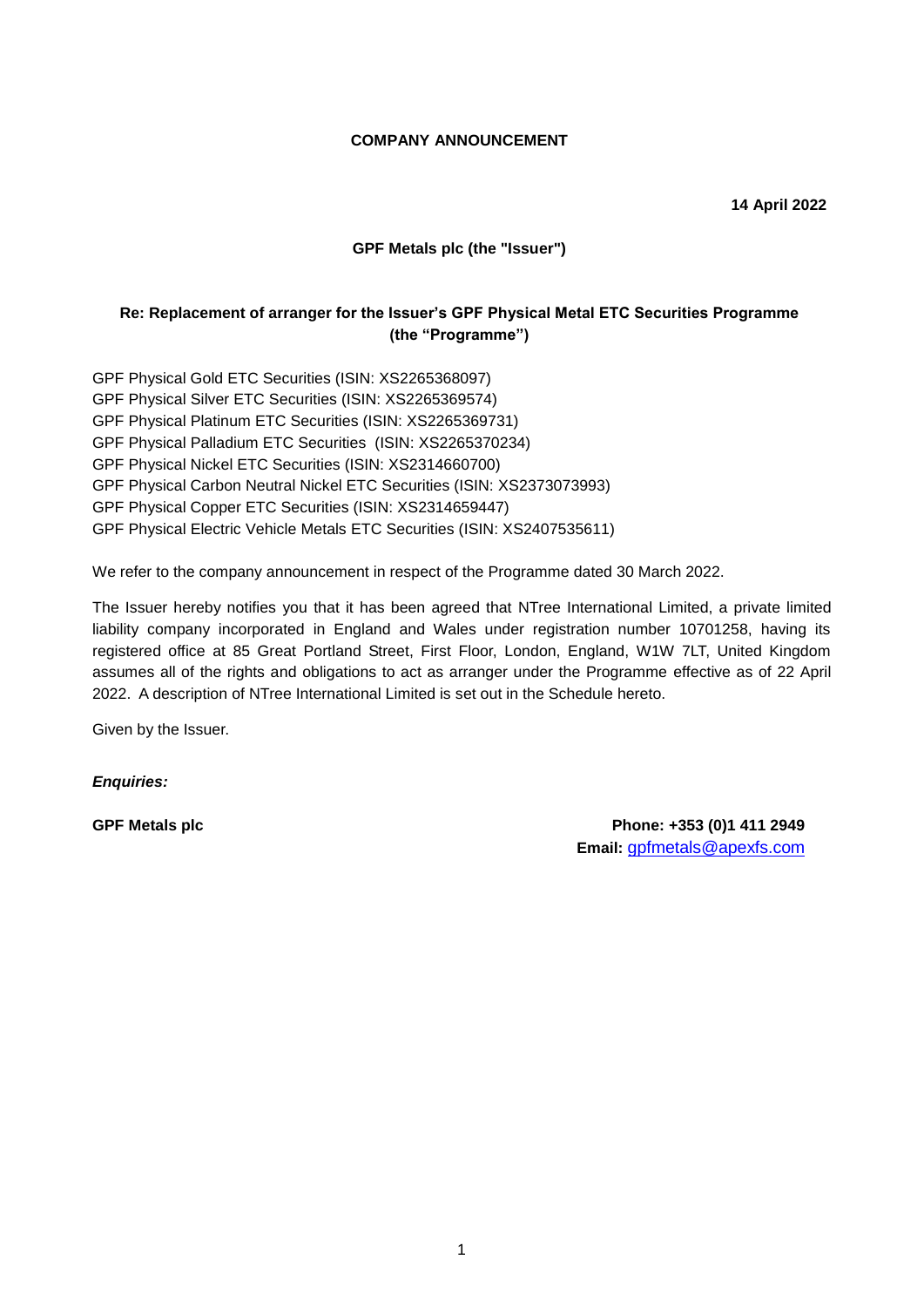## **SCHEDULE**

# **DESCRIPTION OF THE ARRANGER**

### **NTree International Limited**

NTree International Limited was incorporated as a private limited company in England and Wales under registration number 10701258 on 31 March 2017, with its registered office at 85 Great Portland Street, First Floor, London, England, W1W 7LT, United Kingdom.

The Arranger is authorised under the UK's Financial Services and Markets Act 2000 (Appointed Regulations) 2001 as an appointed representative of Messels Limited (incorporated as a private limited company in England and Wales under registration number 05186821 on 22 July 2004, with its registered office at 66 Prescot Street, First Floor, London, England, E1 8NN, United Kingdom) permitting the Arranger to conduct the certain regulated activities in the United Kingdom including, without limitation, making arrangements with a view to transactions in investments, and advising on investments. As at the date of this notice, Messels Limited, as the regulated principal firm, has appropriate permissions from the UK's Financial Conduct Authority to supervise the Arranger's activities in a range of asset classes including, without limitation, certificates representing certain security, public securities, and rights to or interests in investments.

### **Business**

In addition to acting as arranger in respect of the Programme, the business of the Arranger is to promote trade in various commodity classes as well as acting in an advisory role for prospective investors in jurisdictions including China. The Arranger also engages in primary market services, assisting domestic Chinese and private equity managers with inbound and outbound investment opportunities. As at the date of this notice, the Arranger has 10 employees.

## **Ownership and Management**

The Arranger is wholly owned by Timothy Harvey, a British citizen residing in the United Kingdom.

As at the date of this notice, the directors of the Arranger are as follows:

| <b>Name</b>                 | <b>Function</b>                | <b>Business Address</b>                                                               |
|-----------------------------|--------------------------------|---------------------------------------------------------------------------------------|
| <b>Alastair Gunn-Forbes</b> | Chairman                       | 85 Great Portland Street, First<br>Floor, London, England, W1W<br>7LT, United Kingdom |
| Timothy Harvey              | CEO and Founder                | 85 Great Portland Street, First<br>Floor, London, England, W1W<br>7LT, United Kingdom |
| Ashwin Tirodkar             | <b>Chief Operating Officer</b> | 85 Great Portland Street, First<br>Floor, London, England, W1W<br>7LT, United Kingdom |
| Roger Mahoney               | Non-Executive Director         | 85 Great Portland Street, First<br>Floor, London, England, W1W<br>7LT, United Kingdom |